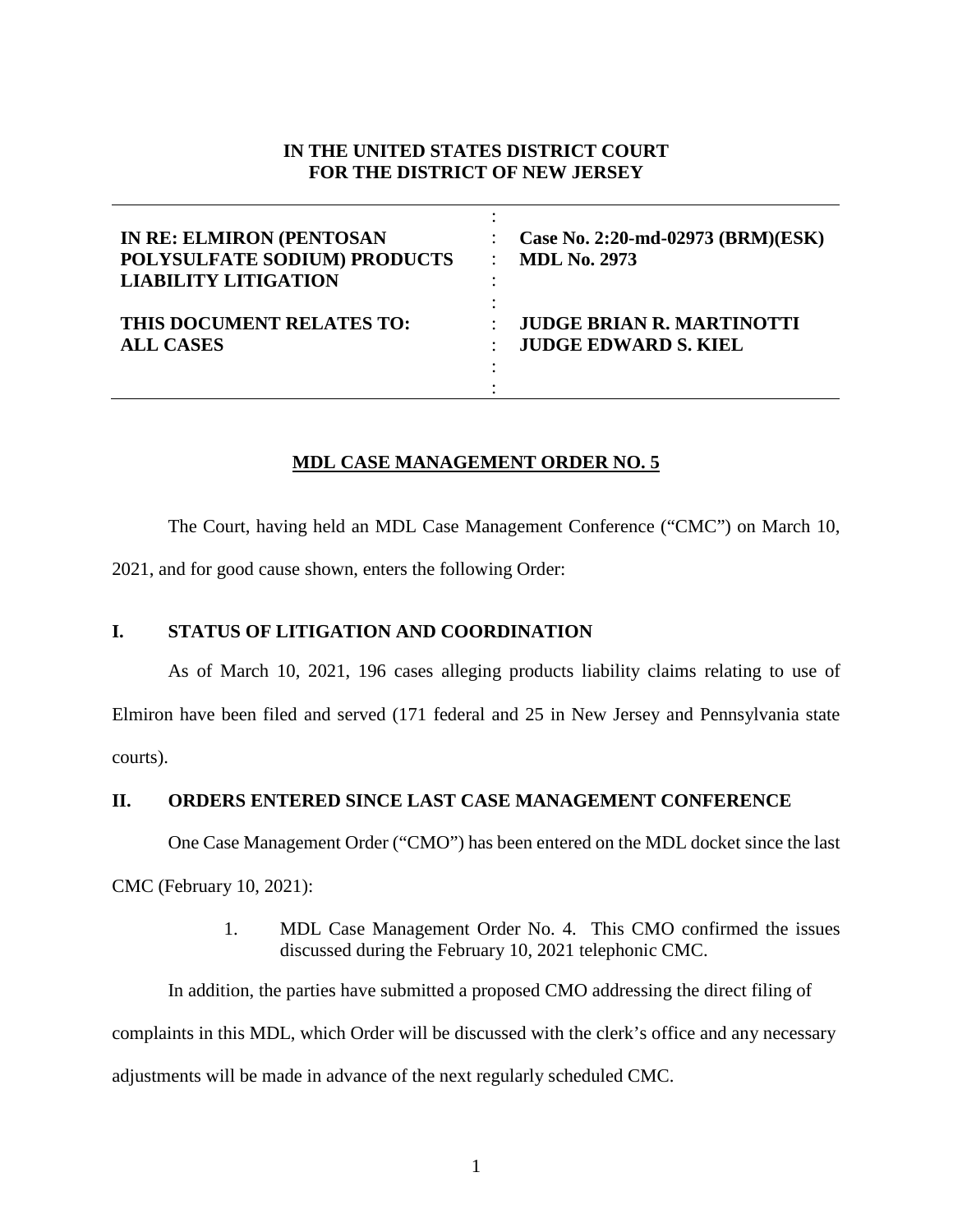#### **III. PROPOSED CASE MANAGEMENT ORDERS**

The parties shall continue to meet and confer and actively discuss proposed orders and stipulations to advance the litigation, including:

- A. An Order addressing plaintiff fact sheets ("PFS"), defense fact sheets ("DFS"), and a corresponding electronic vendor;
- B. A Scheduling Order, including future trial date; and
- C. A protocol governing remote depositions.

## **IV. DISCOVERY**

The parties shall continue to meet and confer regarding all discovery issues and provide an update to the Court at the next CMC. The parties will file a joint Rule 26(f) Report on or before April 7, 2021.

#### **V. STATUS OF TEVA DEFENDANTS**

Teva and Plaintiffs' Leadership have announced that they are negotiating a CMO and stipulation that will result in the potential dismissal, without prejudice, of a number of Teva-related entities, and will report on the status of their discussions at the next CMC.

### **VI. SCIENCE DAY**

The Court raised *sua sponte* the scheduling of a Science Day and state-federal coordination of the event. The parties shall meet and confer regarding any issues and logistics, as well as a proposed CMO to govern Science Day.

#### **VII. EXTENSION AND STAY**

Defendants' initial entries of appearance and deadlines to answer or otherwise plead remain tolled until further Court order.